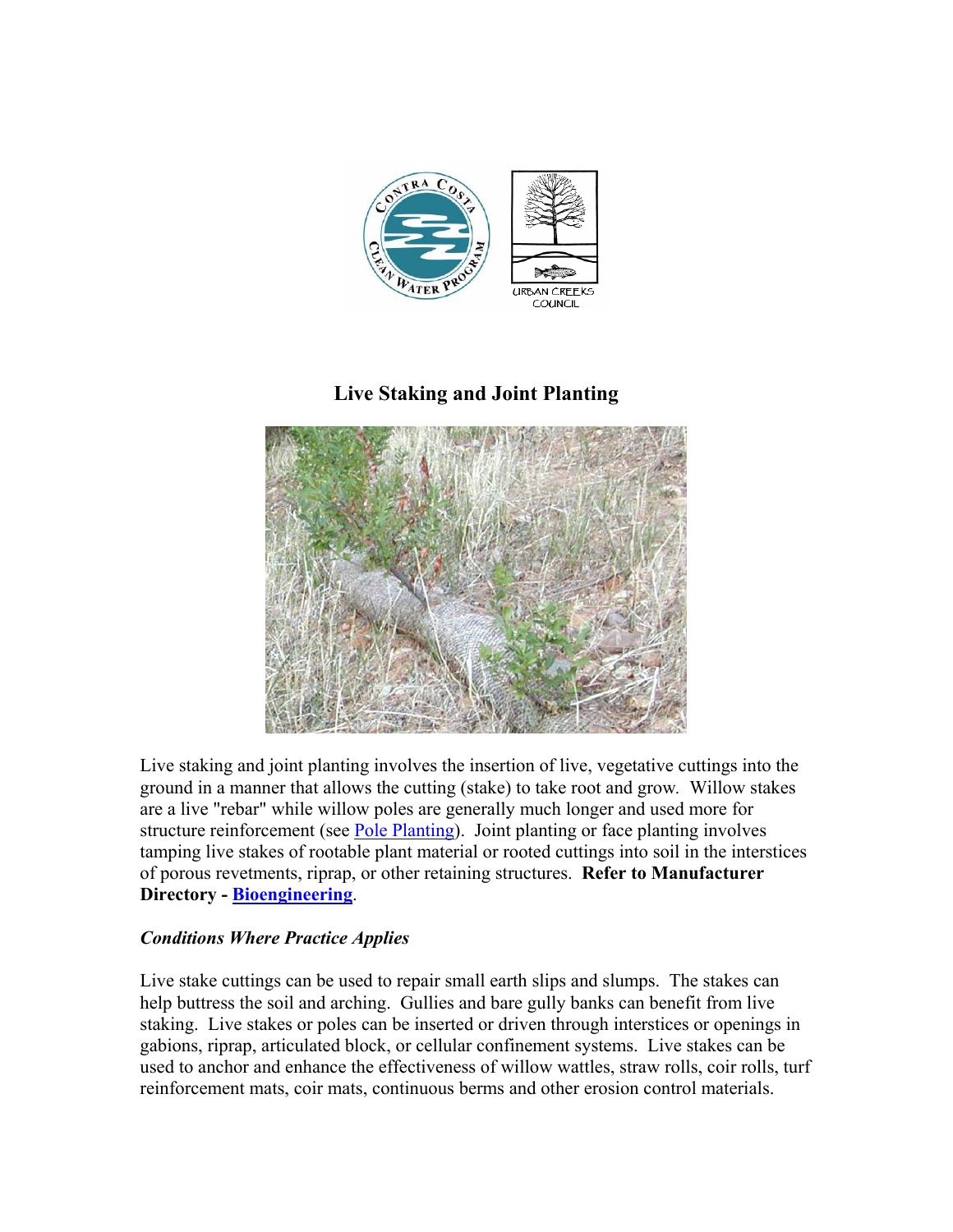Poles, which are longer and of a larger diameter than stakes, are generally used for structure reinforcement on slopes and streambanks, in floodplains where they can reach the water table and vadose zone, or in conjunction with riprap, gabions, rock toe protection or other applications when a longer stake is required. Poles generally have a better chance of survival since the pole cutting is planted much deeper (see Pole Planting).

Joint or face planting is useful for adding a cover of vegetation to an otherwise inert bank surface such as rip rap. The purpose might be for habitat value or for erosion control value, or both. The insertion of long stem cuttings provides structural stabilization of the bank. Rooting adds further resistance to the soil below the inert cover, and if soil is present or added around the inert material, rooting will likely occur there, tying the material to the bank below.

| <b>Bank Material/Protection</b>                                                            | <b>Shear</b> |                  | <b>Velocity</b> |                  |       | <b>Reference</b>           |
|--------------------------------------------------------------------------------------------|--------------|------------------|-----------------|------------------|-------|----------------------------|
|                                                                                            | $1b/ft^2$    | N/m <sup>2</sup> | ft/s            | m/s              |       |                            |
| Sandy Loam                                                                                 | 0.0167       |                  | 1.75            | 0.53             |       | Design Temple, 1980        |
| Silt Loam                                                                                  | 0.0218       |                  | $\overline{2}$  | 0.61             |       | Design Temple, 1980        |
| <b>Alluvial silts</b>                                                                      | 0.0218       |                  | $\overline{2}$  | 0.61             |       | Design Temple, 1980        |
| Ordinary firm loam                                                                         | 0.0341       |                  | 2.5             | 0.76             |       | Design Temple, 1980        |
| Very light loose sand, no<br>vegetation or protection                                      |              |                  | $1 - 1.5$       | $.3 - .46$ Limit |       | Fortier & Scobey,<br>1926  |
| Average sandy soil                                                                         |              |                  | $2 - 2.5$       | $.61 -$<br>.76   | Limit | Fortier & Scobey,<br>1926  |
| Stiff clay, ordinary gravel<br>soil                                                        |              |                  | $4 - 5$         | $1.2 -$<br>1.5   | Limit | Fortier & Scobey,<br>1926  |
| Live stakes in riprap<br>(immediately after<br>construction)                               | 2.04         | 100              |                 |                  | Limit | Schiechtl & Stern,<br>1994 |
| Live stakes in riprap (after 3-<br>4 seasons)                                              | 6.12         | 300              |                 |                  | Limit | Schiechtl & Stern,<br>1994 |
| Coarse gravel and stone<br>cover with live cuttings<br>(immediately after<br>construction) | 1.02         | 50               |                 |                  | Limit | Schiechtl & Stern,<br>1994 |
| Coarse gravel and stone<br>cover with live cuttings (after $ 5.1$ )<br>3-4 seasons)        |              | 250              |                 |                  | Limit | Schiechtl & Stern,<br>1994 |
| Willow posts                                                                               |              |                  | 3.1             | 0.94             | Limit | Schiechtl & Stern,<br>1994 |

The following chart shows recorded shear stress and velocities withstood by live staking.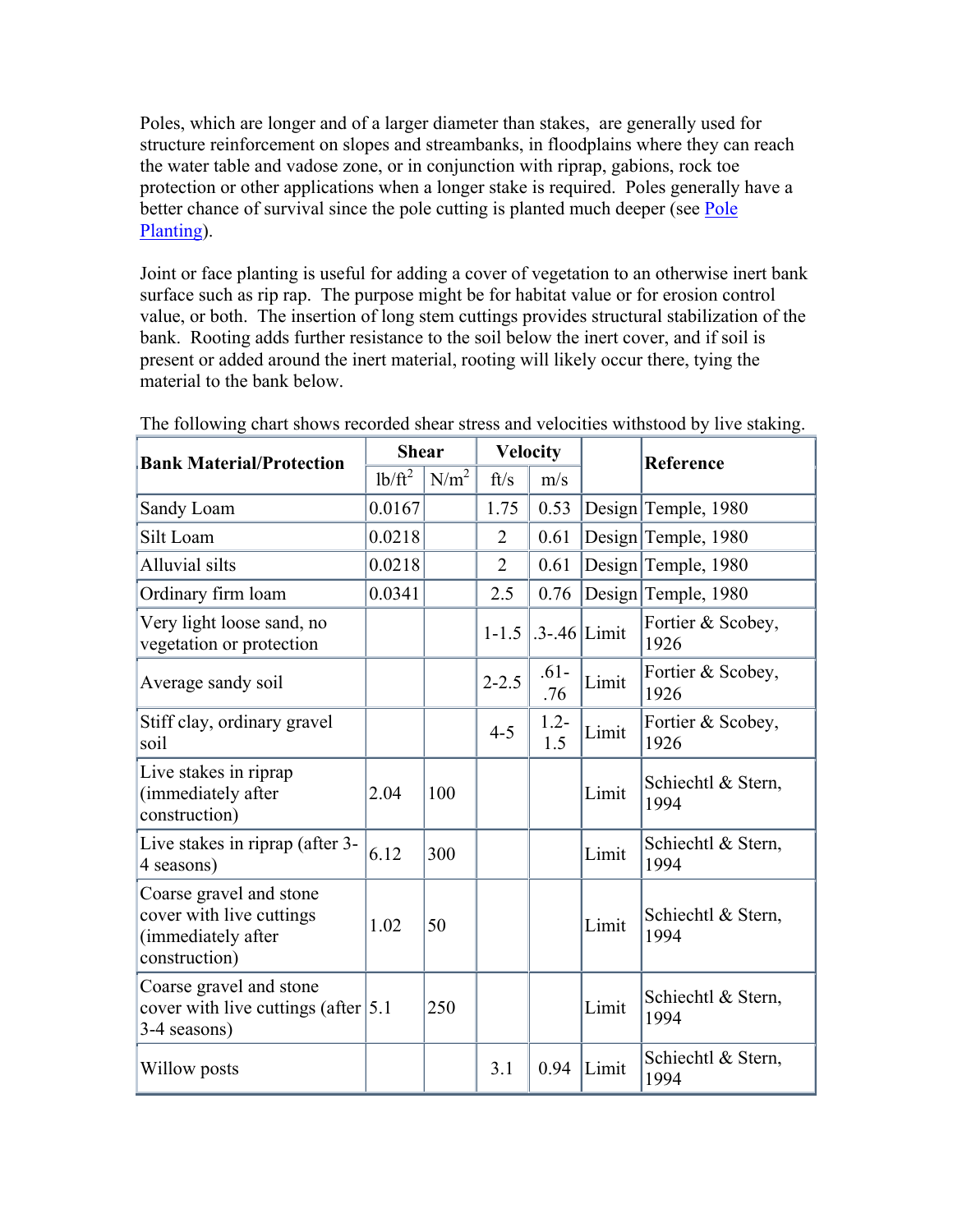| Willow cuttings / willow<br>stakes | <u></u> |  | 9.8 |  |  | Limit Gerstgrasser, 1999 |
|------------------------------------|---------|--|-----|--|--|--------------------------|
|------------------------------------|---------|--|-----|--|--|--------------------------|

#### *Materials*

Live willow cuttings make the best material for live stakes. Willow or cottonwood make excellent poles. Joint planting may require using longer cuttings (poles).

### *Advantages*

Using a system of live stakes or poles can creates a root mat that stabilizes the soil by reinforcing and binding soil particles together. Stake establishment can improve esthetics and provide wildlife habitat. As a temporary measure, live staking performs an important function of stabilizing and modifying the soil, serving as a pioneer species until other plants become established. Stakes can play an important geotechnical function of buttressing and arching.



Joint planting is useful where rock riprap, log cribwalls, rock deflectors, cellular confinement systems, gabions, or other structural practices are required. Eventually, a living root mat grows in the soil upon which the rock or structure has been placed, greatly reducing pull out. The root mat helps to bind the soil and to prevent sediment loss between and below the rocks and the rooted vegetation helps anchor the structure to the slope.



### *Disadvantages*

Live staking and joint planting must be implemented during the dormancy period of chosen plant species, late fall to early spring. If native willows or cottonwood are not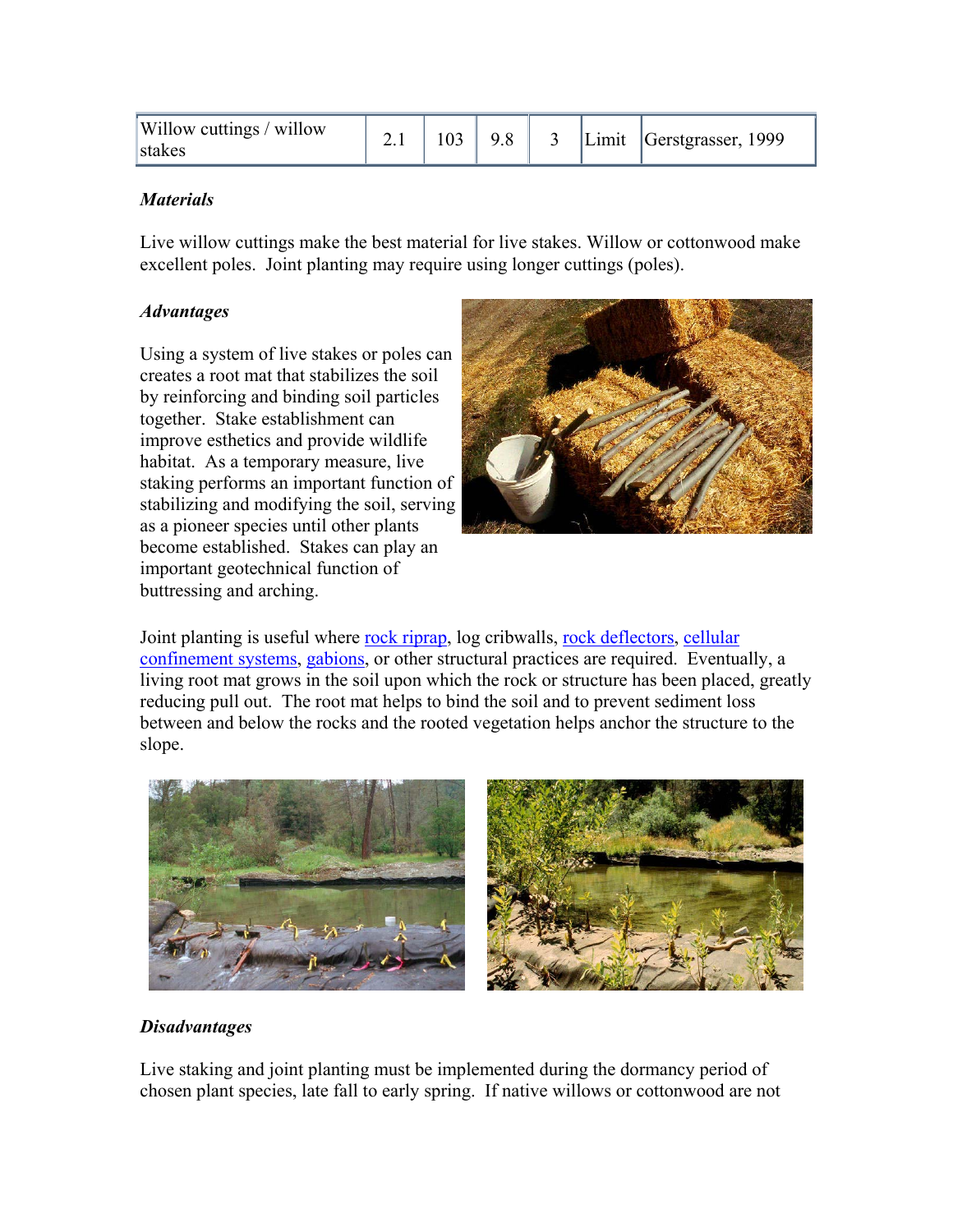found in the vicinity, live staking may not be a good option. Planting willows, in some cases, can adversely interact with other natural forces, such as water hydraulics. Willows can sometimes deflect currents adversely. Stream banks and steep slopes are highly susceptible to erosion and damage from significant storm events. Live stakes alone provide very little initial site protection during the establishment period. With joint planting, it is sometimes difficult to plant between in-place structural elements and filter fabric. Stakes should be in contact with native ground below structures for best results.

#### *Implementation*

Stakes shall be harvested and planted when the willows, or other chosen species, are dormant. When harvesting cuttings, select healthy, live wood that is reasonably straight. Use live wood at least 2 years old. Avoid suckers of current years growth as they lack sufficient stored energy reserves to sprout consistently. The best wood is 2-5 years old with smooth bark that is not deeply furrowed. Trimming the terminal buds on the willow will redirect the plants energy to root growth. Leave the terminal buds on the cottonwood.

Several species of willow will grow from cuttings in less favorable soil conditions such as road fills and gullies in bare denuded land. Even in very unfavorable sites willow cuttings will often grow vigorously for a few years before they die out. Willows have several different growth forms, from shrubs to large trees. Small to medium sized shrubtype and rhizomatous or creeping-type willows are used for planting channel banks. Upland willow species are found in relatively dry areas and should be used on similar sites. Tree-type willows are selected for the upper bank and flood plain area.

Make clean cuts without splitting ends. Trim branches from cutting as closely as possible. The butt end of the cutting shall be pointed or angled and the top end shall be cut square to help identify the top and bottom when planting . The top, square cut, can be painted and sealed by dipping the top 25 -51 mm (1-2 inches) into a 50-50 mix of light colored latex paint and water. Sealing the top of stake will reduce the possibility of desiccation, assure the stakes are planted with the top up, and makes the stakes more visible for subsequent planting evaluations.

Cuttings should generally be 19 mm  $(3/4 \text{ inch})$  in diameter or larger depending on the species. Cuttings of small diameter (up to 40 mm  $(1\frac{1}{2}$  inches)) shall be 0.5 m (18) inches) long minimum. Poles should be 35-90 mm (1.5-3.5 inches) diameter and 2-3 m long. The actual length of cuttings depends on the application but the cutting should be long enough to reach into moist soils in mid-summer or the capillary fringe.

Stakes must not be allowed to dry out. All cuttings should be soaked in water for 5-7 days (a minimum of 24 hours). Soaking significantly increases the survival rate of the cuttings, however they must be planted the same day they are removed from water. Use a iron stake or bar to make a pilot hole in firm soil. Plant the stakes butt-ends into the ground, with the leaf bud scars or emerging buds always pointing up. Be careful not to damage the buds, strip the bark or split the stake during installation. The stakes should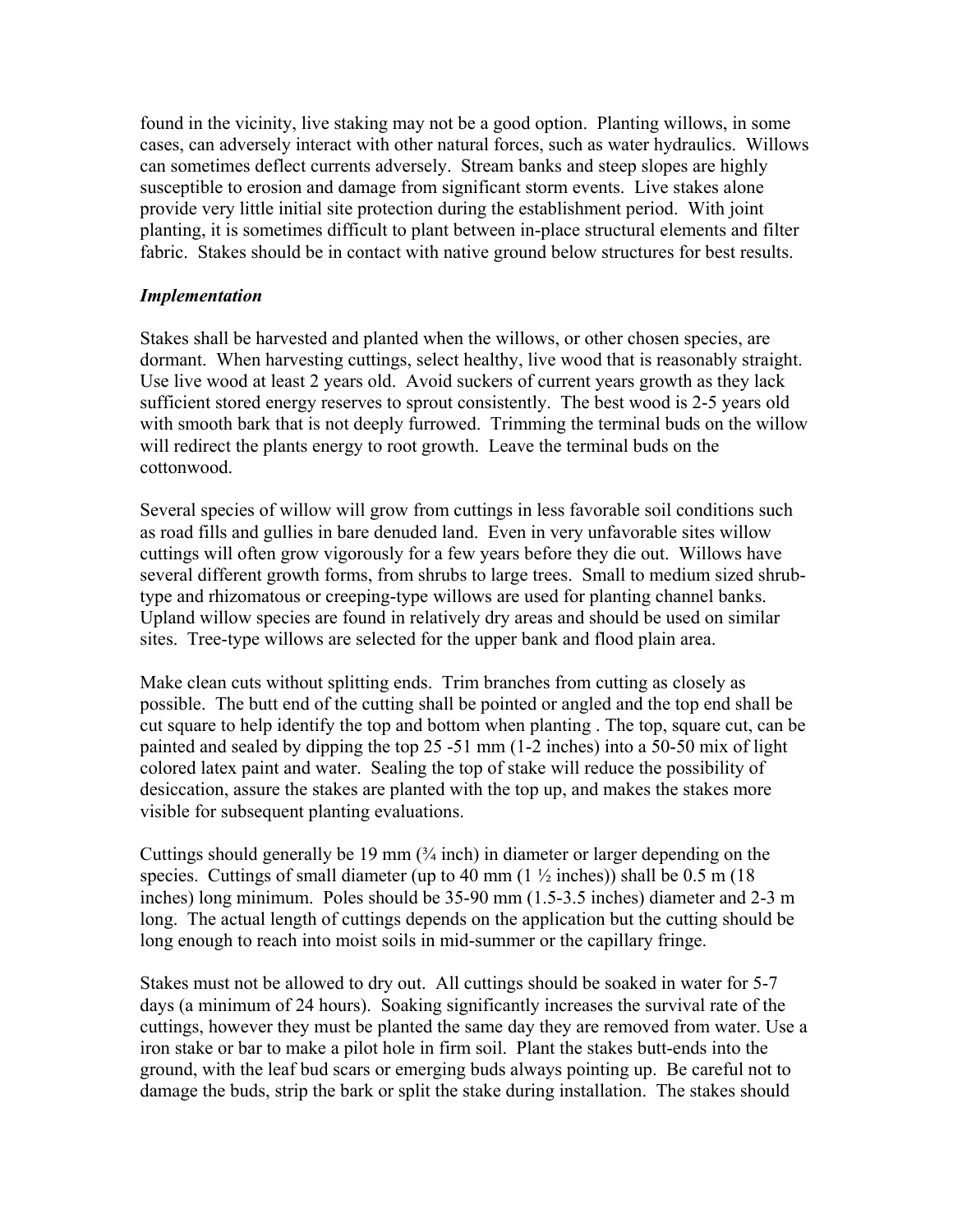not be planted in rows or at regular intervals, but at random in the most suitable places at a rate of 2-5 cuttings/ $m^2$ .

Set the stake as deep as possible into the soil, preferably with 80 percent of its length into the soil and in contact with mid-summer moist soils. The stake should protrude only to a maximum of one-quarter its length above the ground level to prevent it from drying. Stakes should be cut so that cutting extends above competing herbaceous vegetation. At least 2 buds and/or bud scars shall be above the ground after planting. It is essential to have good contact between the stake and soil for roots to sprout. Tamp the soil around the cutting.



**The pole plantings shown in the photos above were not planted deeply enough. In the photo on right, notice that only about 20% of the cutting was in the ground. Ideally, about 80% of cuttings should be in the soil.** 

With joint planting, live stakes are typically installed after the inert cover material is in place. Often a pry bar will have to be used to establish a hole for the stake. Drive or plant willow stakes through openings in riprap, gabions, or other structures.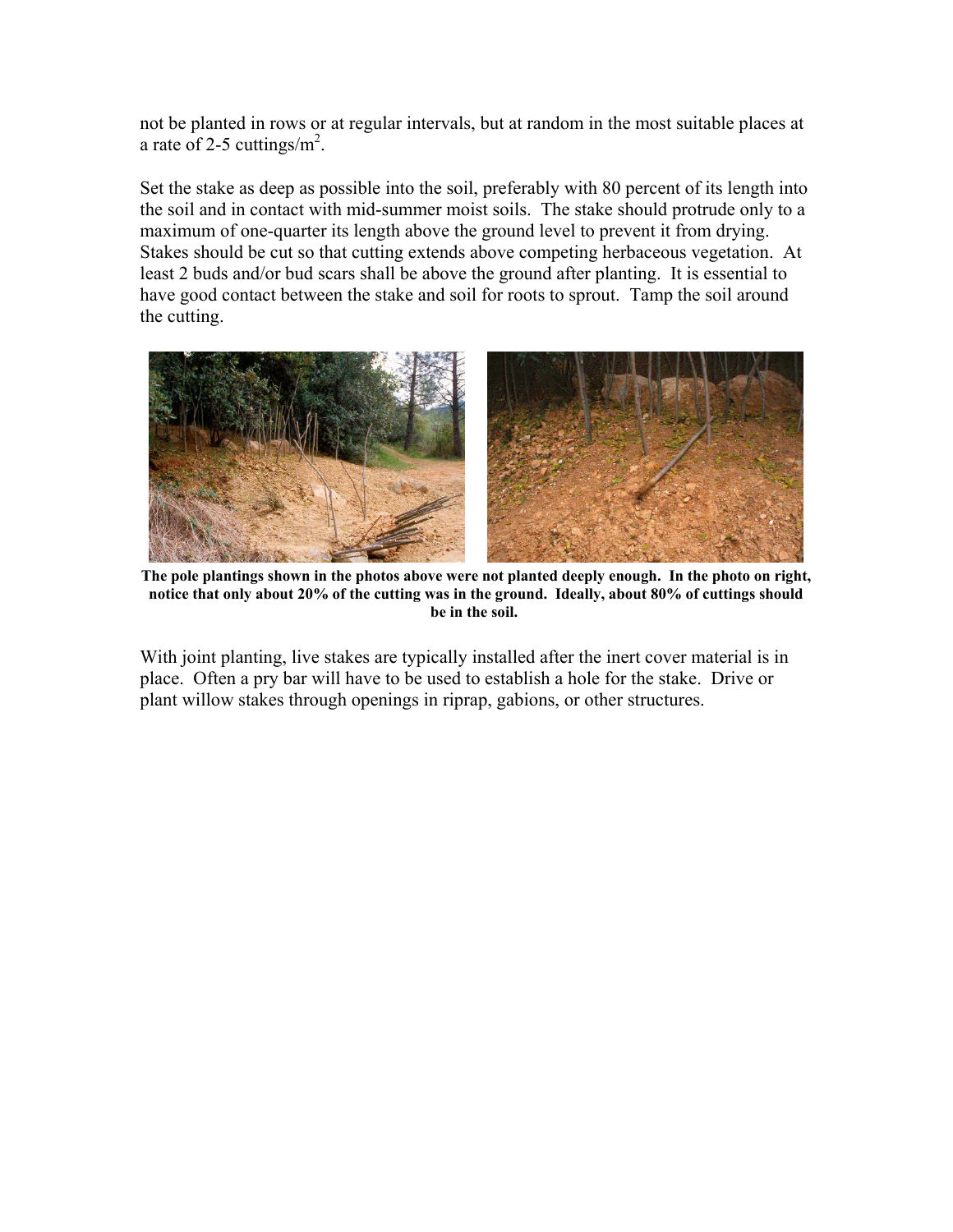



**.dwg .dgn**